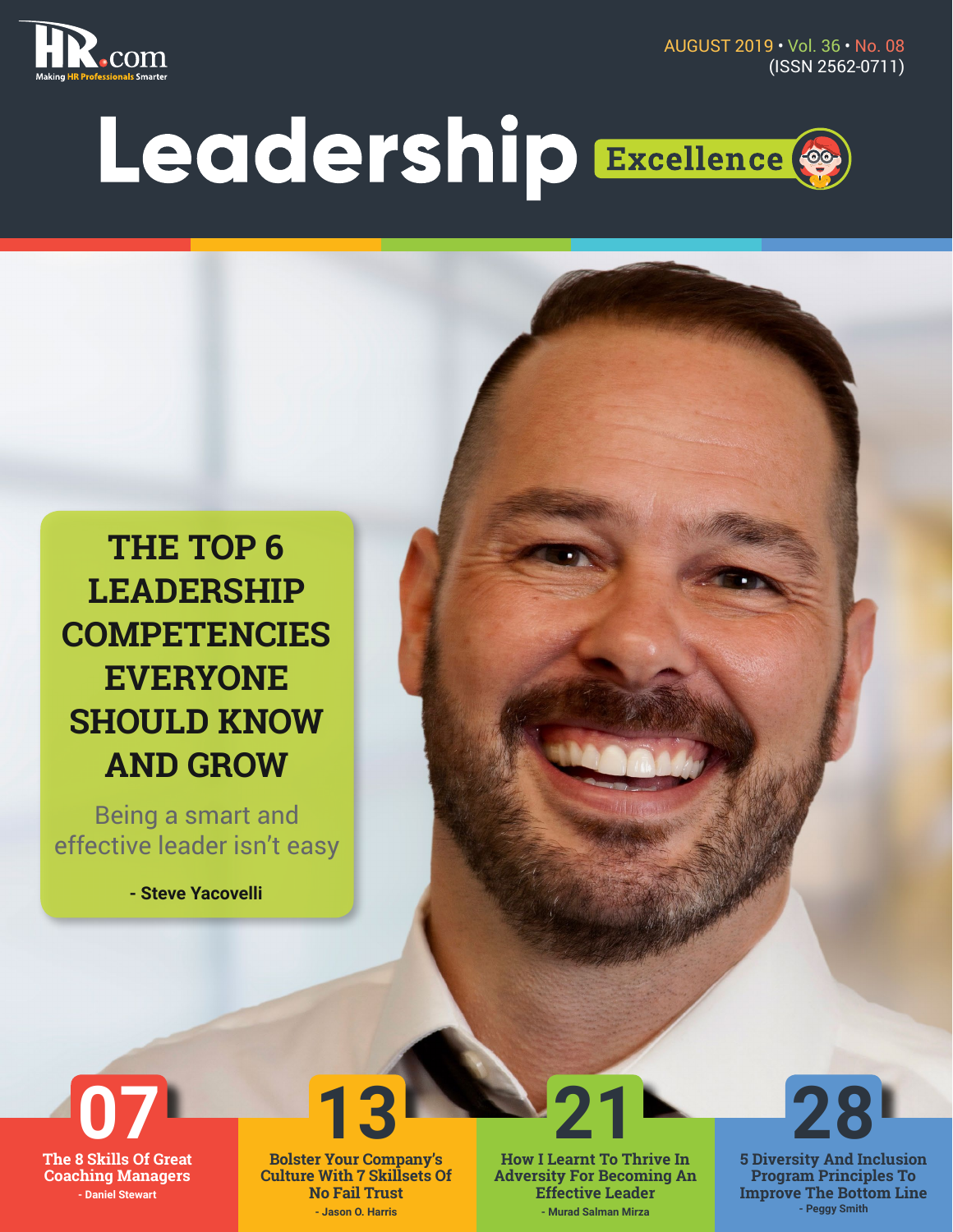## **Organizational Agility**

### **The new competitive divide in the era of digital transformation**

#### **By Mark Marone**

Decades ago, noted author and lecturer, Dale Carnegie said, "Keep your mind open to change all the time." That was sound advice then, and it's still true for business leaders today. In the current environment, there's immense pressure to gather and act on information quickly to meet the rapidly-evolving requirements of customers and business organizations. Many call this ability "organizational agility." Agility involves seeking out new information, driving innovation and embracing continuous change in a collaborative way, and it is becoming increasingly important. In fact, a recent study1 published in Forbes reports that 81% of executives now consider "agility" to be the most important characteristic of successful organizations.

With market disruption becoming more common, the stakes are high. Disruptions of the past demonstrate companies that lack agility risk being left behind. For example, at one time it would have been nearly impossible to imagine bankruptcy for industry leaders such as:

- **● Blockbuster,** which in 2004 was the undisputed video-rental market leader with 9,000 stores globally.
- **● Sears,** which had the largest revenue of any retailer within the U.S. until 1989.
- **● Kodak,** which was once so dominant that it sold more than 85 percent of all film and film cameras in the U.S.

While the market shifts are now different, today's leaders are feeling the same pressure as the growth of big data, advances in AI, and digital transformation intensify the pace of change. Companies that aren't prepared to recognize insights and then act on them quickly to address unmet needs in new ways are at risk of being replaced by others who will.

Yet at the same time these super-successful organizations were faltering, other companies facing the same market disruptions were thriving: Netflix, Walmart, Target, and Fujifilm. Did these others know a secret that Blockbuster, Sears and Kodak didn't? Maybe, but chances are at least some of the leaders at these failed companies had access to information that suggested their organization should pursue a different path. Why didn't they? One reason is that successfully navigating changing environments is not just about having access to good information. There are other barriers to agility.

#### **Barriers to Agility**

Important insights can get lost when insufficient trust hampers effective communication. Change initiatives can be derailed by bureaucracy that slows down processes and internal politics that prolong decision-making. Silos that make it tough to figure out the root causes of problems and that discourage people from taking ownership of solutions can stifle innovation.

In fact, information alone is fairly useless in many cases, especially if it contradicts what most professionals already believe to be true. It's human nature to be susceptible to confirmation bias—the inclination people have to accept information that aligns with their beliefs and reject information that doesn't. That's not to undervalue the role that reliable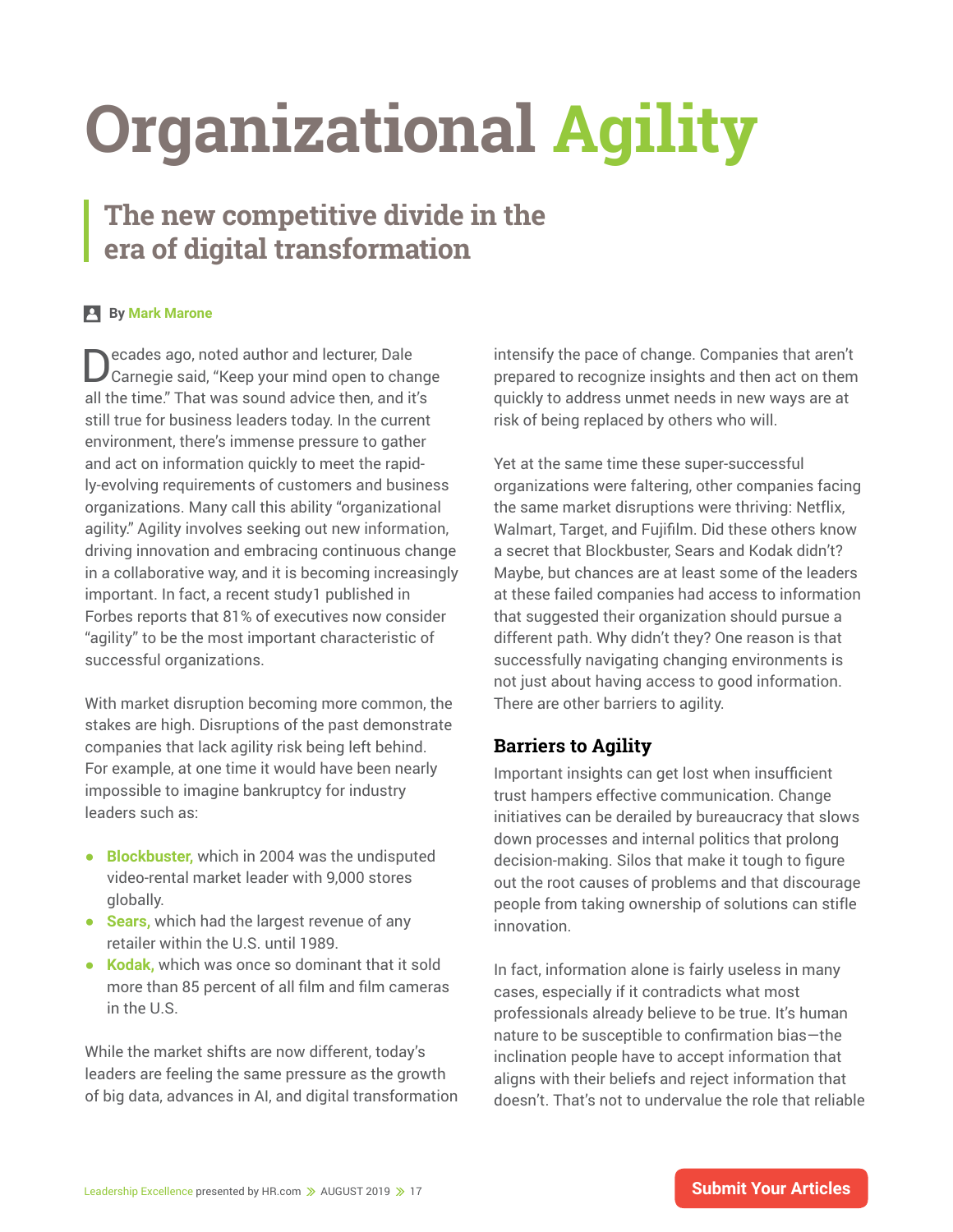

information or data has in supporting agility. The point is that it takes more than smart people and good data to become agile. Agility requires a mindset that embraces new insights, teams that collaborate effectively to innovate, and a willingness to embrace the resulting changes. That's why two of the most important building blocks of organizational agility are resilience and social intelligence.

#### **Resilience and Social Intelligence**

Since agile organizations experiment to learn, occasional missteps are inevitable. Empowering employees to act requires accepting a certain level

of risk. But most people hate to fail, and that's where resilience comes in. To bring their best to the learning process, individuals need to be able to "bounce back" from adverse experiences. In other words, they need to be resilient. Some people are naturally more resilient than others, but research has demonstrated that humans can improve their level of resilience by developing their self-confidence and a positive attitude.

Confidence and a positive outlook support a mindset that is open to information, primed to succeed and enable people to listen, learn and achieve. In many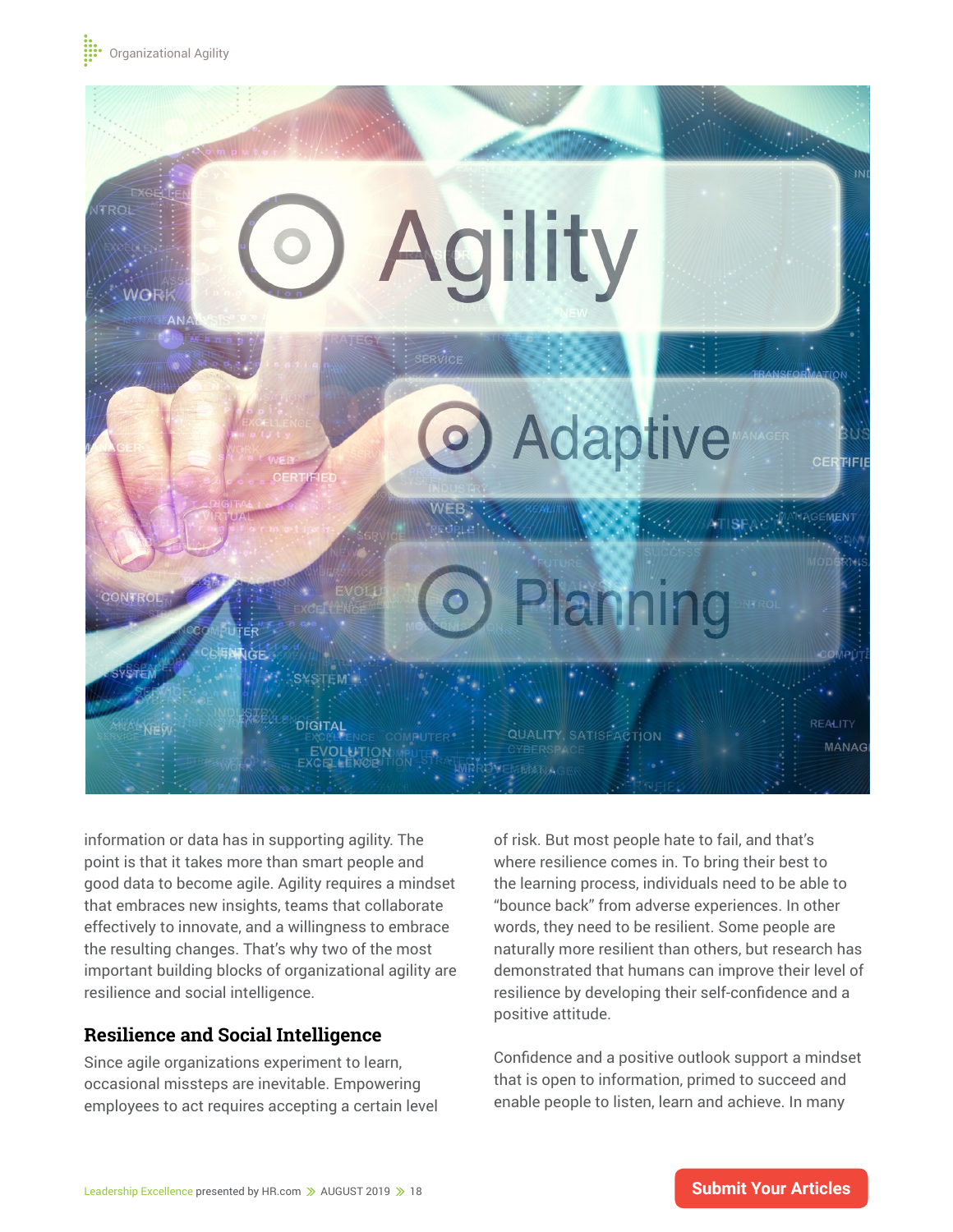situations, positivity also enhances problem-solving and decision-making and helps people think more flexibly, innovatively and creatively.2 Scientists theorize that positivity allows humans a broader range of potential thoughts and behaviors (as opposed to negativity, which limits them), and that, over time, this helps people build their own physical, intellectual, social and psychological resources. In the long run, these resources are what help people "bounce back" from adverse experiences,3 which is crucial for agility.

#### **Agility Requires People to Work Cooperatively to Innovate**

In their book "The Knowledge Illusion: Why We Never Think Alone", Steven Sloman, a professor at Brown, and Philip Fernbach, a professor at the University of Colorado, explain that it's humans' ability to use their minds collaboratively that has allowed us to accomplish amazing things over the course of human civilization.

But collaboration requires a special type of environment to thrive, and the key determining factor for whether or not its requirements are met within an organization is whether or not the people who work there are strong in a specific set of soft skills.

These kinds of soft skills are sometimes collectively called "social intelligence," which refer to the ability to deal with challenging social contexts effectively; understand others' concerns, feelings and emotional states; and knowing what to say, when to say it, and how to say it in order to build and maintain positive relationships with others.4 Why are these particular soft skills so valuable for agility? Because they support trusting relationships, open communication, and the psychological safety that enables the effective teamwork and collaboration that allow humans to innovate together what they could never imagine individually—exactly what Sloman and Fernback are talking about.

#### **The Role of Psychological Safety**

Psychological safety is what individuals feel when they are confident that there won't be negative consequences for reasonable risk-taking, such

as speaking up, offering a new idea, or asking questions. Google provided data-driven research that demonstrates the importance of psychological safety for effective collaboration in Project Aristotle, which was designed to determine what drives effective teams. They concluded that psychological safety is the number one dynamic for determining whether a team was successful.

Psychological safety can be created at several levels: it can be between two people, within a team, or across an entire organization. It's not just leaders that can create (or prevent) a psychologically-safe environment. So, although the skills needed to create an environment of psychological safety belong to individuals, to have an agile organization everyone must have them. They need to be a part of the corporate culture to support effective collaboration that makes use of each person's knowledge and skills and that gets everyone to contribute to the innovation process.

#### **Ways to Support Resilience and Social Intelligence**

While they aren't the only keys to organizational agility, building resilience and social intelligence within an organization can go a long way to enabling it to move more quickly from insights to innovation. For leaders who suspect they need to strengthen resilience and social intelligence in their organizations, there are several actions they can take.

**1. Encourage a positive attitude***.* Having a positive attitude about new information and change means accepting that some areas are out of our control, taking charge of what is in our control, and managing the negative emotions that change and uncertainty often elicit. Along with encouraging an openness to change, Dale Carnegie laid out the fundamental techniques for cultivating a positive outlook that begin with gathering and weighing the relevant facts. By candidly sharing information, an organization's leaders can build trust and help dispel the myths and rumors that often hinder positive attitudes. Organizations can also support a positive attitude by focusing their training and development programs